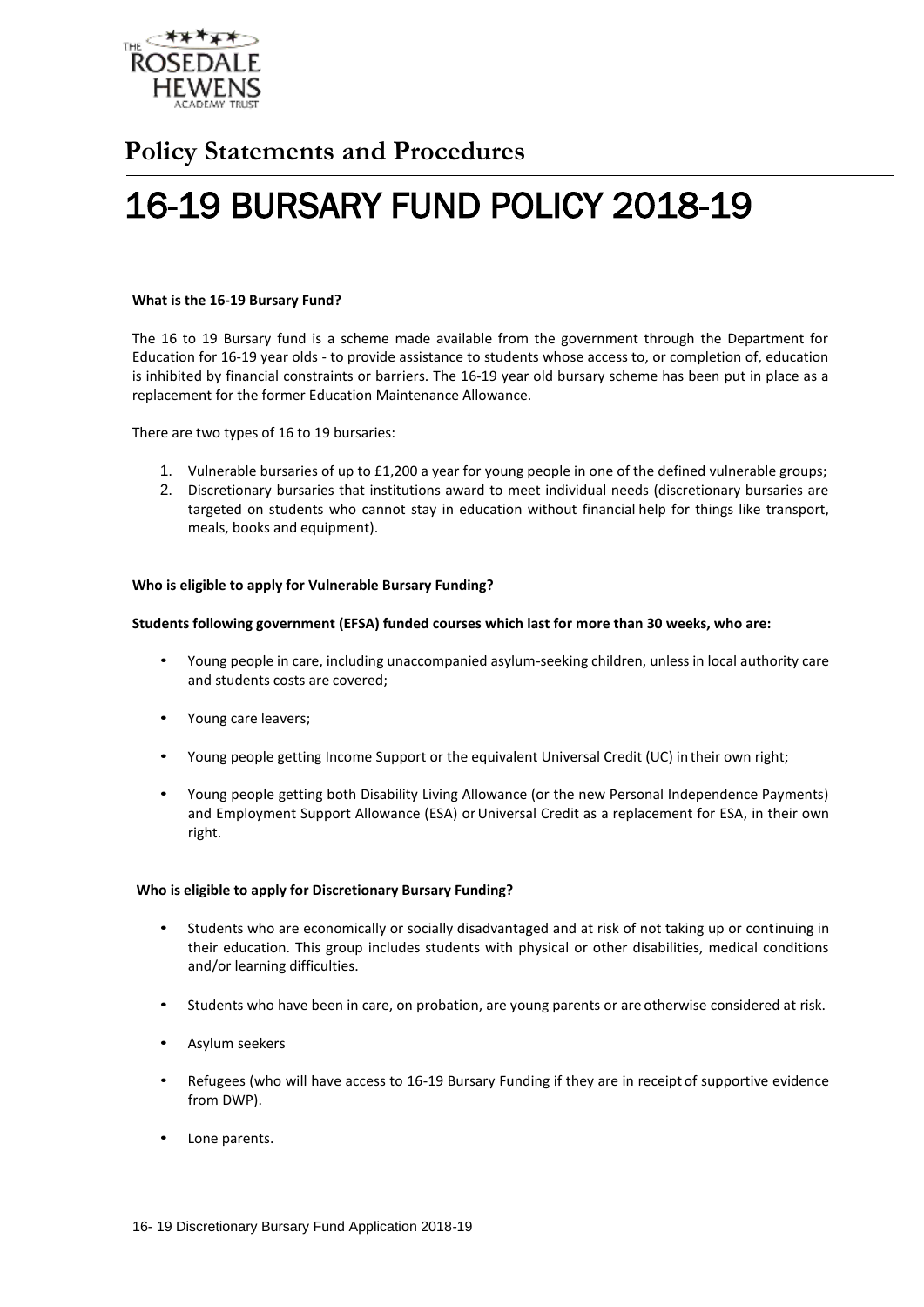## **Who is not eligible for 16-19 Bursary Funding?**

- Students under 16 years of age or over 19 years of age on 31/08/18.
- Students who have a family income of more than £30,000.

#### **How and when do applications need to be made to the Vulnerable Bursary Fund?**

Applications may be made at any time and a claim form can be obtained via the Trust Principal Finance Officer in the Finance Office at Hewens College. However students are advised to apply as early as possible in the Trust Academic Year as only limited funding is available.

The completed form together with documentary evidence of entitlement should be provided to the Trust Principal Finance Officer who will process the application and agree an appropriate schedule of payment which may include the value of in-kind payments such as essential equipment and trips and loan of a Trust laptop.

#### **How and when do applications need to be made to the Discretionary Bursary Fund?**

The Trust will allocate the discretionary funding available to applicants who apply as follows:

21<sup>st</sup> September - Initial deadline for receipt of applications for funding

5th October – Notification of initial bursary allocations and payment arrangements

Application forms are available on the Trust website and Finance Office at Hewens College.

Further applications may be made at any time after this date but will be subject to funding availability.

#### **Who will consider applications?**

Interviews will be held with all applicants to review individual circumstances and needs prior to applications being considered by the 16-19 Bursary Committee.

The members of the Bursary Committee will be as follows:

- The Secondary Leadership Collaborative the Principals of the four colleges
- The Executive Principal for the secondary phase
- Director of Post 16

For the purposes of any decision, the quorum shall be three members.

#### **How does the Trust assess applications and allocate Discretionary 16-19 Bursary funding?**

The16-19 Bursary Fund is a limited fund and the Trust will prioritise allocations. There will be 2 priority groups, categorised as medium and low.